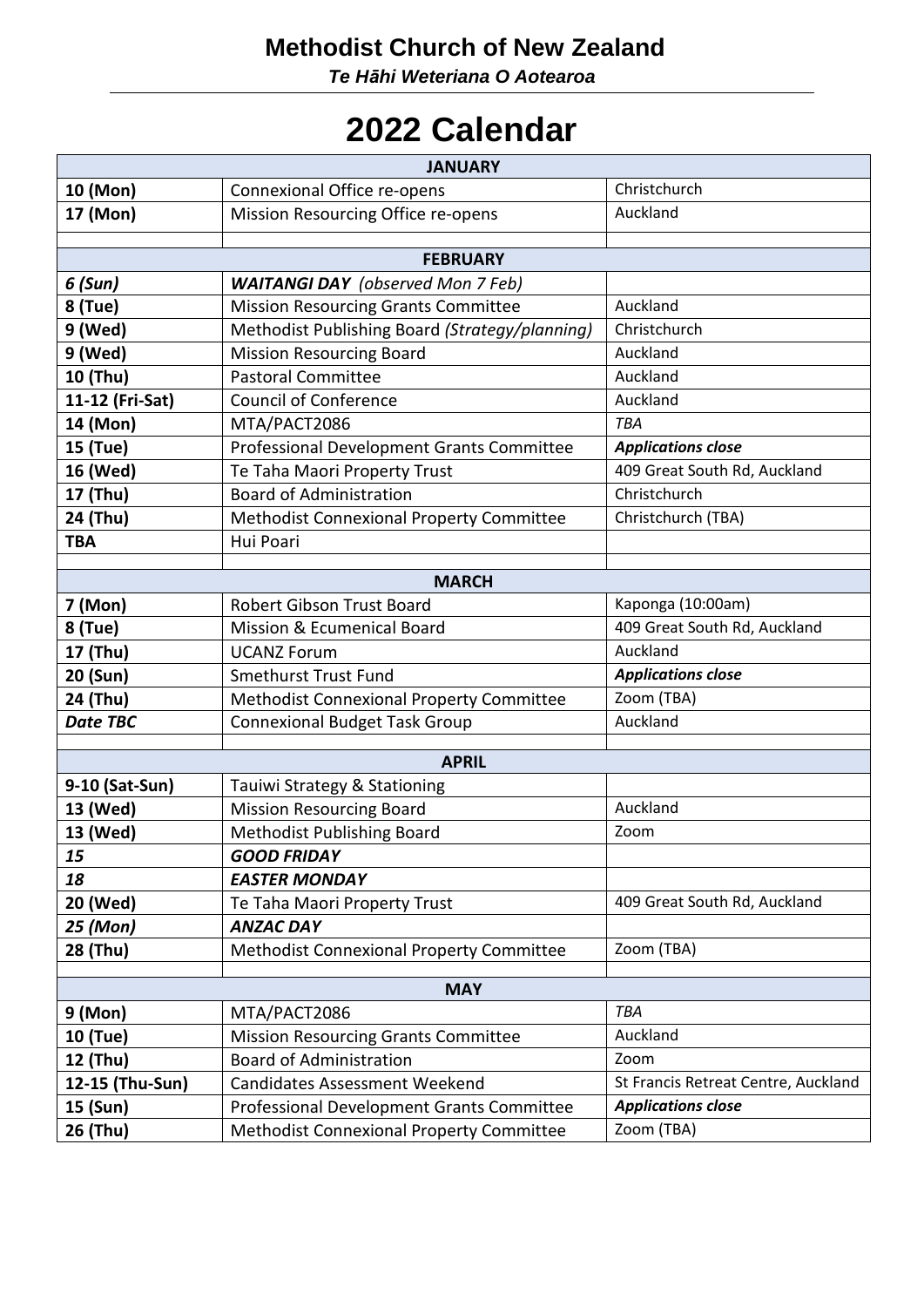| <b>JUNE</b>         |                                               |                              |  |  |
|---------------------|-----------------------------------------------|------------------------------|--|--|
| 6 (Mon)             | <b>QUEENS BIRTHDAY</b>                        |                              |  |  |
| 8 (Wed)             | <b>Mission Resourcing Board</b>               | Auckland                     |  |  |
| 9 (Wed)             | <b>Methodist Publishing Board</b>             | Zoom                         |  |  |
| 14 (Tue)            | Mission & Ecumenical Board                    | 409 Great South Rd, Auckland |  |  |
| 15 (Wed)            | Te Taha Maori Property Trust                  | 409 Great South Rd, Auckland |  |  |
| 20 (Mon)            | <b>Smethurst Trust Fund</b>                   | <b>Applications close</b>    |  |  |
| 23 (Thu)            | Methodist Connexional Property Committee      | Zoom (TBA)                   |  |  |
| 30 (Thu)            | <b>UCANZ Forum</b>                            | Zoom                         |  |  |
| 30 (Thu)            | <b>PAC Distribution Group</b>                 | <b>Applications close</b>    |  |  |
| 30 (Thu)            | Media & Communications Endowment Fund         | <b>Applications close</b>    |  |  |
|                     |                                               |                              |  |  |
|                     | <b>JULY</b>                                   | Zoom                         |  |  |
| 21 (Thu)            | <b>Board of Administration</b>                |                              |  |  |
| 25 (Mon)            | Robert Gibson Trust Board AGM                 | Kaponga (10:00am)            |  |  |
| 28 (Thu)            | Methodist Connexional Property Committee      | Zoom (TBA)<br>(venue TBC)    |  |  |
| 29-30 (Fri-Sat)     | PAC Distribution Group - Distribution meeting |                              |  |  |
| <b>TBA</b>          | <b>UCANZ Standing Committee</b>               |                              |  |  |
|                     | <b>AUGUST</b>                                 |                              |  |  |
| 5-6 (Fri-Sat)       | <b>Annual Synod meetings</b>                  |                              |  |  |
| 8 (Mon)             | MTA/PACT2086                                  | TBA                          |  |  |
| 9 (Tue)             | <b>Mission Resourcing Grants Committee</b>    | Auckland                     |  |  |
| 10 (Wed)            | Methodist Publishing Board                    | Christchurch                 |  |  |
| 10 (Wed)            | <b>Mission Resourcing Board</b>               | Auckland                     |  |  |
| 15 (Mon)            | Professional Development Grants Committee     | <b>Applications close</b>    |  |  |
| 17 (Wed)            | Te Taha Maori Property Trust                  | 409 Great South Rd, Auckland |  |  |
| 25 (Thu)            | Methodist Connexional Property Committee      | Zoom (TBA)                   |  |  |
|                     |                                               |                              |  |  |
|                     | <b>SEPTEMBER</b>                              |                              |  |  |
| 4-7 (Sun-Wed)       | Tauiwi Strategy & Stationing                  |                              |  |  |
| 20 (Tue)            | <b>Mission &amp; Ecumenical Board</b>         | 409 Great South Rd, Auckland |  |  |
| 22 (Thu)            | Methodist Connexional Property Committee      | Zoom (TBA)                   |  |  |
| 23-25 (Fri-Sun)     | <b>Ordinands Assessment Event</b>             |                              |  |  |
| 30-1 Oct (Frid-Sat) | <b>Council of Conference</b>                  | Auckland                     |  |  |
|                     | <b>OCTOBER</b>                                |                              |  |  |
| 12 (Wed)            | <b>Methodist Publishing Board</b>             | Zoom                         |  |  |
| 12 (Wed)            | <b>Mission Resourcing Board</b>               | Auckland                     |  |  |
| 13 (Thu)            | <b>Board of Administration</b>                | Zoom                         |  |  |
| 13 (Thu)            | <b>UCANZ Forum</b>                            | Zoom                         |  |  |
| 19 (Wed)            | Te Taha Maori Property Trust                  | 409 Great South Rd, Auckland |  |  |
| 20 (Thu)            | Smethurst Trust Fund                          | <b>Applications close</b>    |  |  |
| 24 (Mon)            | <b>LABOUR DAY</b>                             |                              |  |  |
| 27 (Thu)            | Methodist Connexional Property Committee      | Zoom (TBA)                   |  |  |
| 29-30 (Sat-Sun)     | <b>Ordinands Retreat</b>                      |                              |  |  |
|                     |                                               |                              |  |  |